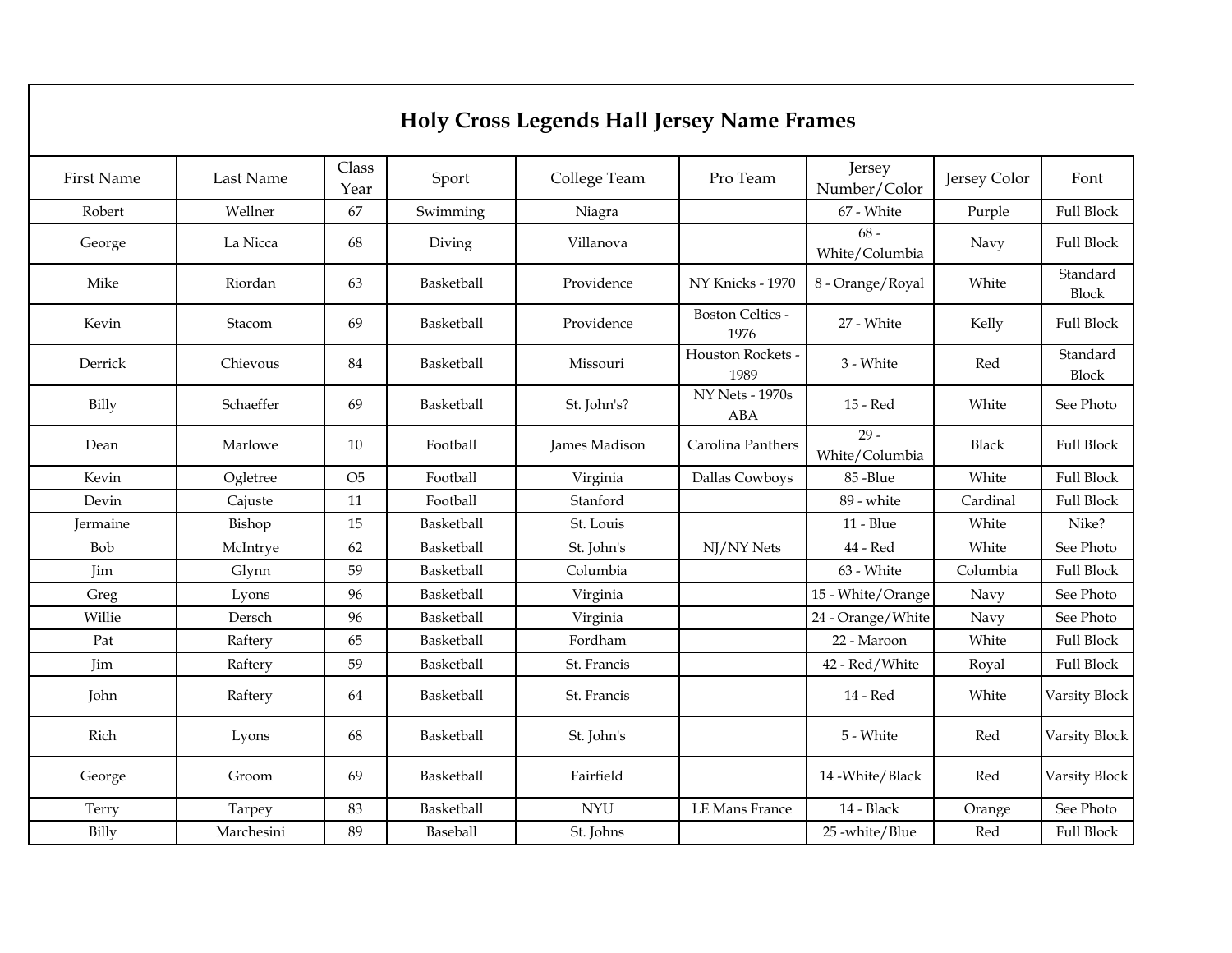| Rich     | Goggin           | 64             | Basketball | Fordham       |                              | 40 - Maroon             | White         | <b>Full Block</b>        |
|----------|------------------|----------------|------------|---------------|------------------------------|-------------------------|---------------|--------------------------|
| Rich     | Lyons            | 68             | Basketball | St. Johns     |                              | 5 - red/blue            | White         | Varsity Block            |
| Robert   | Resnikoff        | 83             | Baseball   | St. Francis   | Chicago White Sox            | 23-Navy/red             | White         | Standard<br><b>Block</b> |
| Frank    | Gilroy           | 77             | Basketball | St. John's    |                              | 43 - White/Blue         | Red           | <b>Full Block</b>        |
| Ken      | Bouyer           | 86             | Basketball | Manhattan     |                              | $15$ - green            | White         | <b>Full Block</b>        |
| Rich     | Ashmeade         | $90\,$         | Basketball | Rutgers       |                              | 4 - Red/White/red       | White         | See Photo                |
| Chris    | Ortiz            | $90\,$         | Basketball | St. Francis   |                              | 33 - red/white          | Royal         | <b>Full Block</b>        |
| Andre    | Alridge          | 92             | Basketball | Pitt          |                              | 12 - white/gold         | Blue          | See Photo                |
| Anthony  | Davis            | 95             | Basketball | Hofstra       |                              | 15 - gold/white         | Blue          | See Photo                |
| Yves     | Kabore           | 98             | Basketball | Wagner        |                              | 15 - White              | Green         | <b>Full Block</b>        |
| Laurence | <b>Jolicoeur</b> | O <sub>6</sub> | Basketball | <b>UMBC</b>   |                              | 55 - Gold/White         | <b>Black</b>  | <b>Full Block</b>        |
| Blaise   | Ffrench          | $\rm{O}8$      | Basketball | St. Peters    |                              | 23 - Gray/Light<br>Blue | Navy          | <b>Full Block</b>        |
| Sylven   | Landesberg       | $\rm{O}8$      | Basketball | Virginia      | Maccabi Tel Aviv             | 15 - Royal              | Gold          | Standard<br><b>Block</b> |
| Evan     | Conti            | $11\,$         | Basketball | Quinnipiac    |                              | 21 - white/gold         | Navy          | See Photo                |
| Marcus   | Hopper           | 11             | Basketball | Siena         |                              | 15 - gold/white         | Green         | <b>Full Block</b>        |
| Marquise | Moore            | 12             | Basketball | Geroge Mason  |                              | 22 - White/Gold         | Green         | Adidas Font?             |
| Mairega  | Clarke           | 12             | Basketball | UT Arlington  |                              | 23 - White/Red          | Royal         | <b>Full Block</b>        |
| Dave     | Valle            | 78             | Baseball   | $\ddot{?}$    | Seattle Mariners             | $10 - Blue$             | White         | Standard<br>Block        |
| Tom      | Ehrhardt         | 81             | Football   | Rhode Island  |                              | 12 - White/Navy         | Columbia Blue | Varsity Block            |
| Tom      | Costello         | 59             | Football   | Miami         | NY Giants                    | 54 - White              | Blue          | <b>Full Block</b>        |
| Tom      | Cassese          | 63             | Football   | CW Post       | Denver Broncos               | 45-white                | Orange/Blue   | <b>Full Block</b>        |
| John     | O'Leary          | 72             | Football   | Nebraska      | Montreal<br>Allouettes (CFL) | 30 - White              | Royal Blue    | <b>Full Block</b>        |
|          |                  |                |            |               |                              |                         |               |                          |
| Glen     | McMillan         | 79             | Basketball | Iona          |                              | 33 - Gold/White         | Maroon        | <b>Full Block</b>        |
| George   | Carroll          | O <sub>6</sub> | Baseball   | New York Tech | Toronto Blue Jays            | 20 - White              | Blue          | 2012 Version             |
| Rich     | Rizzuto          | 74             | Basketball | Princeton     |                              | 15 - Orange/White       | <b>Black</b>  | Varsity Block            |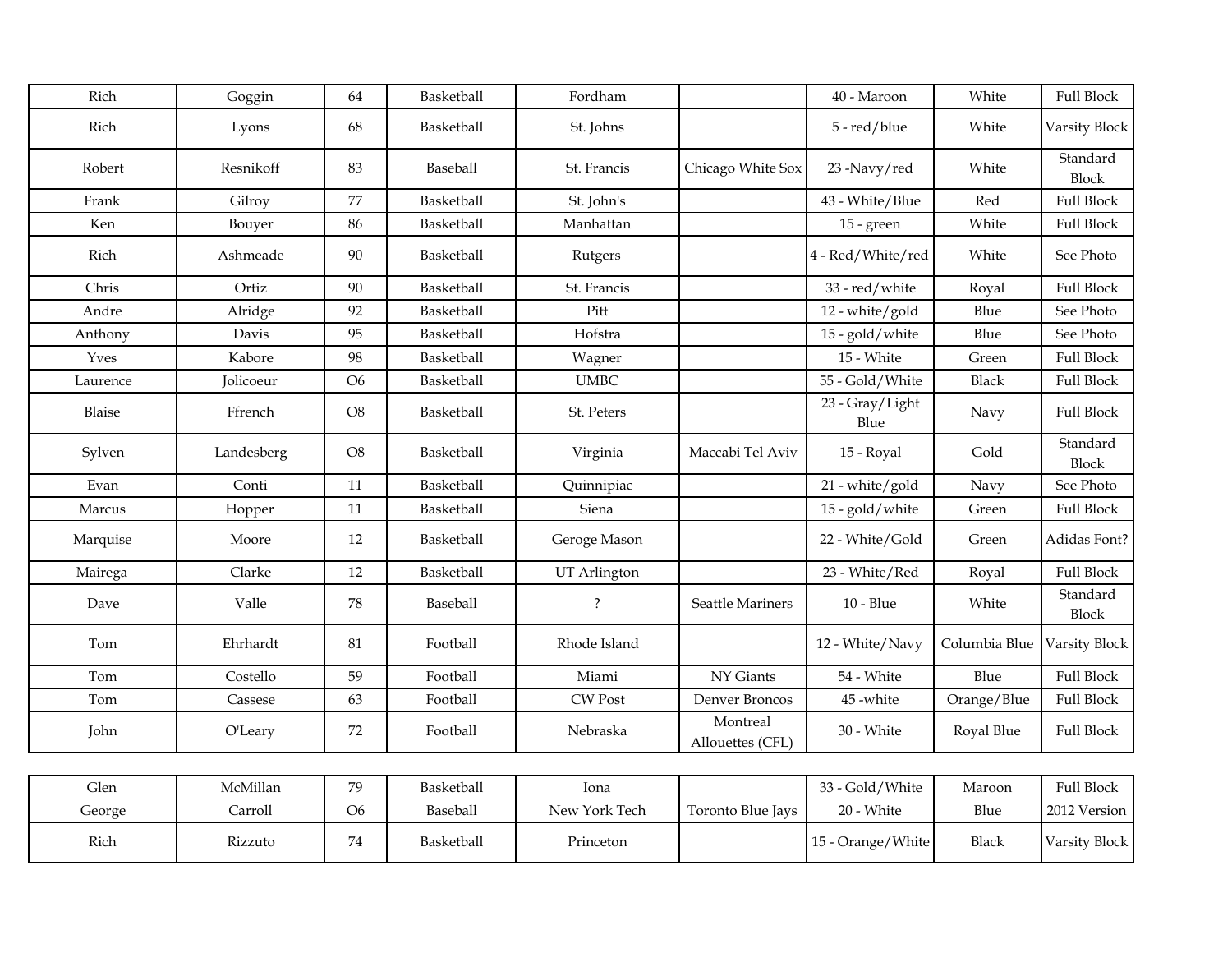| Kevin               | White      | 75             | Basketball    | Fordham           | 25 - White                                                                      | Maroon         | <b>Full Block</b>        |
|---------------------|------------|----------------|---------------|-------------------|---------------------------------------------------------------------------------|----------------|--------------------------|
| Jerry               | Galvin     | 77             | Basketball    | Lehigh            | 13 - White                                                                      | Brown          | Standard<br>Block        |
| Dennis              | Wolff      | 73             | Basketball    | Uconn             | 21 - White                                                                      | Navy           | <b>Full Block</b>        |
| Barry               | Gunderson  | 76             | Basketball    | Fairfield         | 34 - White/Black                                                                | Red            | Varsity Block            |
| Martin              | Schoepfer  | 66             | Basketball    | <b>Boston U</b>   | 34 - White                                                                      | Red            | <b>Full Block</b>        |
| John                | Lucas      | $60\,$         | Track & Field | St. Johns         | 60 - Red/Blue                                                                   | White          | Standard<br>Block        |
| Marty               | Ferko      | 61             | Track & Field | Villanova         | $61 -$<br>White/Columbia                                                        | Navy           | Standard<br><b>Block</b> |
| Richard             | Fennelly   | 61             | Track & Field | Notre Dame        | $61$ - Navy                                                                     | White          | Standard<br><b>Block</b> |
| Richard             | Duggan     | 62             | Track & Field | Providence        | 62 - White                                                                      | <b>Black</b>   | Standard<br><b>Block</b> |
| Joe                 | Dombrowski | 74             | Track & Field | Fordham           | 74 - White                                                                      | Maroon         | Standard<br><b>Block</b> |
| Chris               | Covington  | $80\,$         | Track & Field | Georgetown        | 80 - Navy/White                                                                 | Honolulu Blue? | Standard<br><b>Block</b> |
| Jean                | Simon      | $90\,$         | Track & Field | Bucknell          | 90 - Navy/White                                                                 | Orange         | Standard<br><b>Block</b> |
| Gordon              | McKenzie   | O <sub>5</sub> | Track & Field | Kentucky          | 05 - White                                                                      | Royal          | Standard<br><b>Block</b> |
| Chris               | Brathwaite | 10             | Football      | Virginia          | 56 - Navy/Orange                                                                | White          | <b>Full Block</b>        |
| Rich                | Strohmeier | 89             | Football      | Georgia Tech      | 86 - White, then<br>navy, then Vegas<br>Gold (3 color like<br>the NFL Chargers) | Navy           | <b>Full Block</b>        |
| Jaquan              | Bryant     | O <sub>8</sub> | Football      | Marist            | 9 - White/Black                                                                 | Red            | <b>Full Block</b>        |
| Mike                | Bishop     | 96             | Soccer        | Canisius          | 3 - Navy/Gold                                                                   | White          | Varsity Block            |
| Tariq               | Tongue     | O <sub>9</sub> | Football      | Penn State        | 27 - White                                                                      | Navy           | <b>Full Block</b>        |
| $\operatorname{Ed}$ | Kelly      | 72             | Golf          | St. Johns         | 72 - White                                                                      | Red            | <b>Full Block</b>        |
| Mike                | Scally     | 65             | Basketball    | Centenary College | 33 - White/Black                                                                | Maroon         | Varsity Block            |
| Art                 | Louise     | 64             | Football      | William and Mary  | 25-Green/Gold                                                                   | White          | Varsity Block            |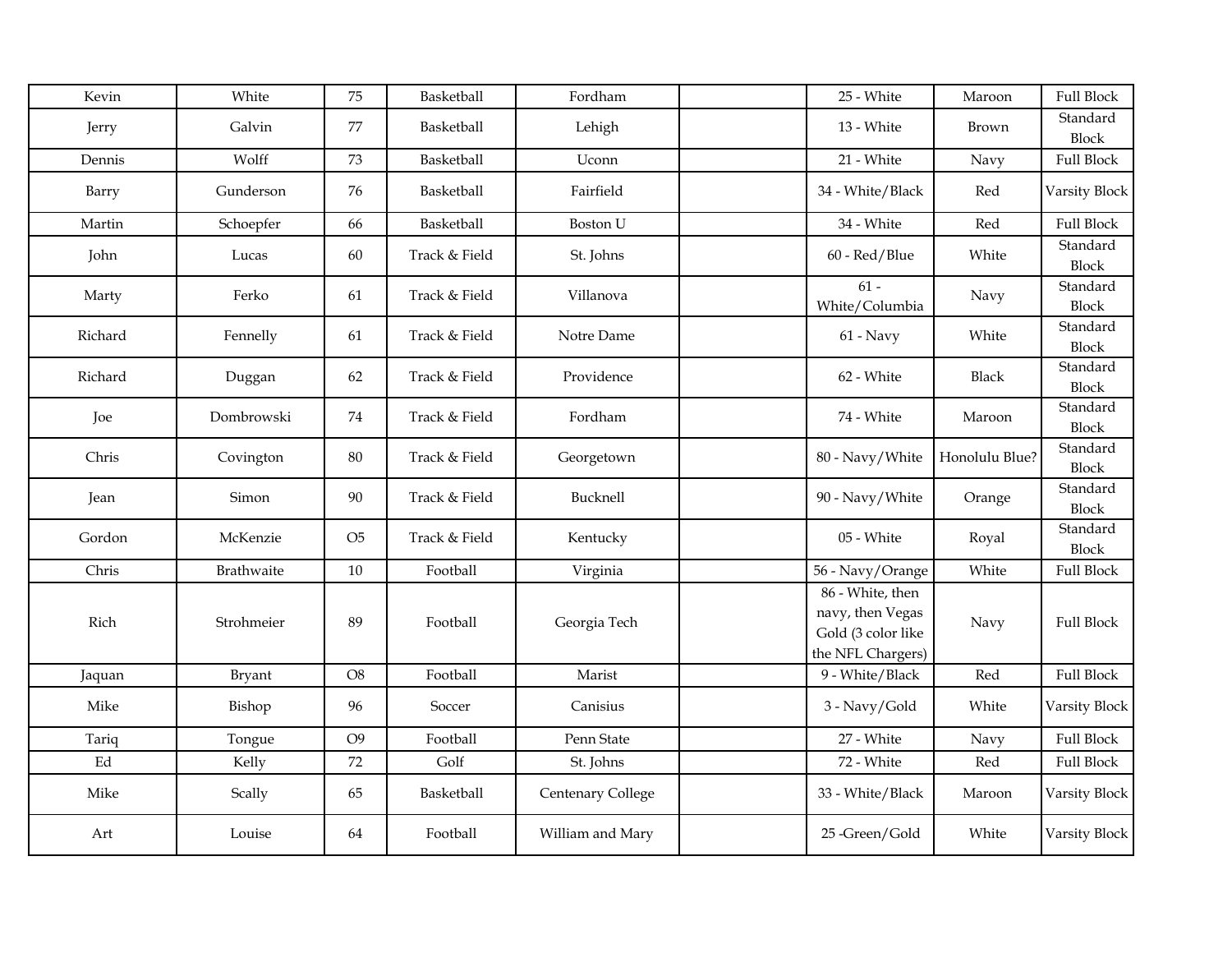| Andreas |          | O <sub>7</sub> |            |                                         |                   |                              | <b>Black</b> | See photo                       |
|---------|----------|----------------|------------|-----------------------------------------|-------------------|------------------------------|--------------|---------------------------------|
|         | Chronis  |                | Soccer     |                                         | <b>AEK Athens</b> | 24 - Gold/White              |              | (omit ad<br>patch)              |
| Kendell | Craig    | 98             | Basketball |                                         | Sampaense Basket  | 7 - yellow                   | Green        | See Photo                       |
| Miguel  | Gonzalez | O2             | Basketball |                                         | Fajardo           | 24 - White/Gold              | Royal        | See photo<br>(omit ad<br>patch) |
| Fred    | Palomo   | 92             | Football   | Marist                                  |                   | 11- White/Black              | Red          | <b>Full Block</b>               |
| Rich    | Dunphy   | 72             | Basketball | Providence College                      |                   | 50 - White                   | <b>Black</b> | <b>Full Block</b>               |
| Angelo  | Marsella | 92             | Soccer     | CW Post                                 |                   | 3 - white/gold               | Dark Green   | Varsity Block                   |
| James   | Kosky    | O1             | Baseball   | Iona                                    |                   | $3 - gold$                   | Maroon       | <b>Full Block</b>               |
| Donald  | McDonald | 64             | Track      | St Johns                                |                   | 64 - White                   | Red          | Standard<br><b>Block</b>        |
| Chris   | McHugh   | 98             | Ice Hockey | <b>Empire State Games</b><br><b>NYC</b> |                   | 4 - Dark green,<br>gold trim | White        | Standard<br><b>Block</b>        |
| Dennis  | Golden   | 59             | Football   | College of the Holy<br>Cross            |                   | 72 - White                   | Purple       | Varsity Block                   |
| Kent    | Bryant   | 86             | Basketball | St. Francis College                     |                   | 35 - Red, blue trim          | White        | Varsity Block                   |
| Bob     | Slama    | 68             | Swimming   | St Johns                                |                   | 68 - White                   | Red          | Standard<br><b>Block</b>        |
| Tom     | Nash     | 66             | Football   | Notre Dame                              |                   | 74 - Navy, Vegas<br>trim     | White        | <b>Full Block</b>               |
| Bob     | Guido    | 81             | Golf       | St. Johns                               |                   | 81-White                     | Red          | <b>Full Block</b>               |
|         |          |                |            |                                         |                   |                              |              |                                 |
| Bryan   | O'Neill  | <b>OO</b>      | Soccer     | St. Johns                               |                   | 26 - White, navy<br>trim     | Red          | varsity block                   |
| Andrew  | DeRose   | 95             | Baseball   | St. Francis College                     |                   | 33- Blue, red trim           | White        | <b>Full Block</b>               |
| Mike    | Hebron   | 60             | Golf       |                                         | PGA Hall of Fame  | 60 - Gold, white<br>trim     | Kelly Green  | Standard<br>Block               |
| Ron     | Mattana  | 59             | Football   | College of the Holy<br>Cross            |                   | 29 - Purple                  | White        | varsity block                   |
| Paul    | Sullivan | 62             | Golf       | Hofstra                                 |                   | 62- Blue, Gold<br>Trim       | White        | Standard<br><b>Block</b>        |
| Jim     | Lembo    | 63             | Golf       | Fordham                                 |                   | 63 - Marron                  | White        | Standard<br><b>Block</b>        |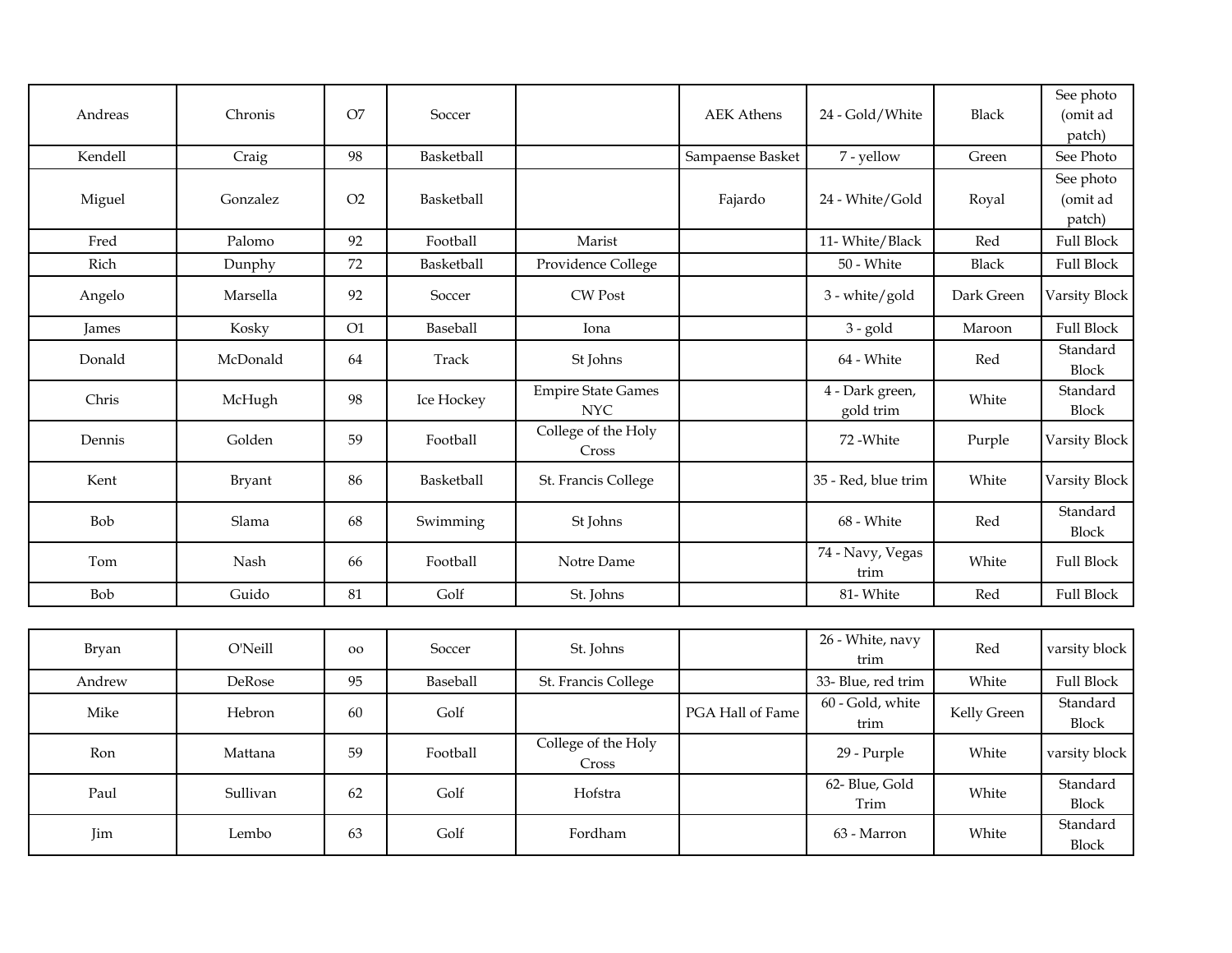| Fred                | Honerkamp    | 62             | Tennis     | Notre Dame        |                   | 62- white, vegas<br>trim          | Navy          | varsity block                   |
|---------------------|--------------|----------------|------------|-------------------|-------------------|-----------------------------------|---------------|---------------------------------|
| <b>Bill</b>         | Gerry        | 67             | Basketball | Virginia          |                   | 24 - Navy, Orange<br>Trim         | White         | <b>Full Block</b>               |
| Brandon             | Jackson      | 15             | Football   | <b>West Point</b> |                   | 28 - Vegas Gold,<br>Split         | <b>Black</b>  | See attached                    |
| $\operatorname{Ed}$ | Sweeney      | 67             | Football   | Colgate           |                   | 67 - Maroon, gray<br>trim         | White         | varsity block                   |
|                     |              |                |            |                   |                   |                                   |               |                                 |
| Derek               | Lamacchia    | o <sub>9</sub> | Baseball   | Quinnipiac        |                   | 13 - Navy, White<br>Trim          | Athletic Gold | full block                      |
| Kevin               | Kilpatrick   | ${\rm o}8$     | Baseball   | St. John's        |                   | 44 - red, navy trim               | White         | full block                      |
| Effrey              | Valdez       | 06             | Baseball   | NY Tech           |                   | 5 - columbia blue,<br>white trim  | Gray          | full block                      |
| Chris               | Colleran     | o <sub>5</sub> | Baseball   | NY Tech           |                   | 32 - columbia blue,<br>navy trim  | white         | full block                      |
| Jonathan            | Costa        | O <sub>0</sub> | Baseball   | NY Tech           |                   | 28 - columbia blue,<br>white trim | navy          | full block                      |
| Eric                | Johnson      | o <sub>5</sub> | Baseball   | NY Tech           |                   | 22 - columbia blue,<br>white trim | gray          | full block                      |
| Chris               | Scopo        | 05             | Baseball   | Sacred Heart      |                   | 26 - red                          | gray          | standard<br>block               |
| Ian                 | Leisenheimer | O <sub>0</sub> | Baseball   | Maine             |                   | 40 - navy blue,<br>columbia trim  | White         | "Brewers<br>style" (see<br>pic) |
| Justin              | Leisenheimer | O <sub>0</sub> | Baseball   | Maine             |                   | 24 - navy blue,<br>columbia trim  | White         | "Brewers<br>style"              |
| Jonathan            | Rosero       | 15             | Baseball   | Villanova         |                   | 35 (See photo)                    |               |                                 |
| Matt                | Valle        | o <sub>9</sub> | Baseball   | LIU-Brooklyn      |                   | 22 (See photo)                    | White         |                                 |
| Andrew              | Florides     | 13             | Baseball   |                   | Toronto Blue Jays | 14 - Blue                         | Gray          | 2015 Version                    |
| Carlo               | Acquista     | 96             | Soccer     | St. Johns         |                   | 8 - dark blue                     | Red/White     | See attached<br>screenshot      |
| Jimmy               | Buscemi      | 95             | Soccer     | St. Johns         |                   | 13 - Dark Blue                    | Red/White     | See attached<br>screenshot      |
| Joe                 | Navarino     | 92             | Soccer     | St. Johns         |                   | 9-red, dark blue<br>trim          | White         | Varsity Block                   |